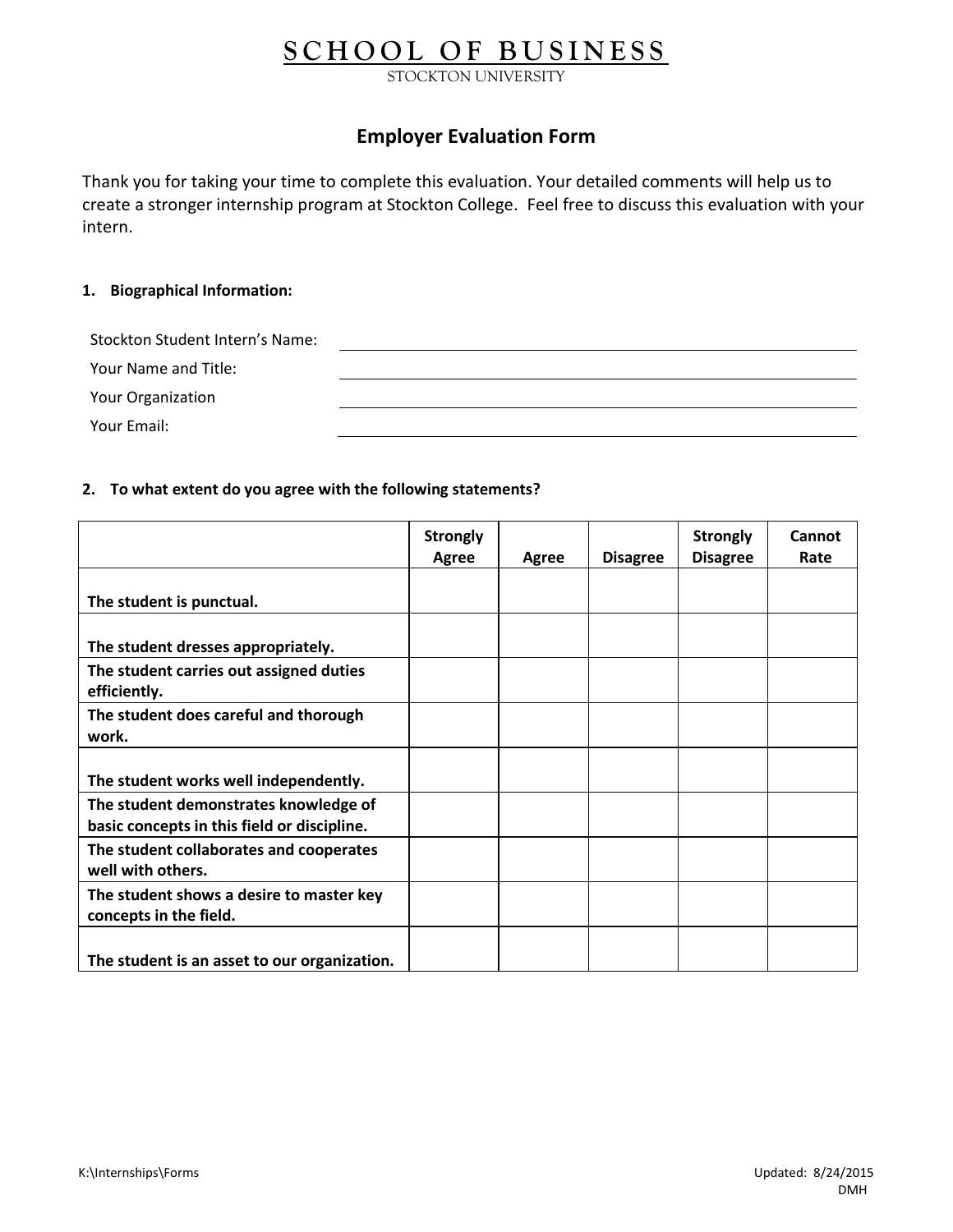Page 2 of 2

**3. Please rate the student's performance based on the specific areas below:**

|                               | <b>Excellent</b> | Good | Fair | Poor | <b>Cannot</b><br>Rate |
|-------------------------------|------------------|------|------|------|-----------------------|
|                               |                  |      |      |      | ra                    |
| Written<br>Communication      |                  |      |      |      |                       |
| Verbal<br>Communication       |                  |      |      |      |                       |
| <b>Computer Skills</b>        |                  |      |      |      |                       |
| <b>Ability to Learn</b>       |                  |      |      |      |                       |
| <b>Quality of Work</b>        |                  |      |      |      |                       |
| <b>Attitude</b>               |                  |      |      |      |                       |
| Professionalism               |                  |      |      |      |                       |
| <b>Overall</b><br>Performance |                  |      |      |      |                       |

## **4. Would you hire this student full-time upon graduation if an opportunity existed in your organization?**

\_\_\_\_\_ Yes \_\_\_\_\_\_ No \_\_\_\_\_\_ Unsure

Please comment on the student's strengths and weaknesses and your overall satisfaction with the quality of their work:

\_\_\_\_\_\_\_\_\_\_\_\_\_\_\_\_\_\_\_\_\_\_\_\_\_\_\_\_\_\_\_\_\_\_\_\_\_\_\_\_\_\_\_\_\_\_\_\_\_\_\_\_\_\_\_\_\_\_\_\_\_\_\_\_\_\_\_\_\_\_\_\_\_\_\_\_\_\_\_\_\_\_\_\_\_\_\_\_\_\_\_\_\_ \_\_\_\_\_\_\_\_\_\_\_\_\_\_\_\_\_\_\_\_\_\_\_\_\_\_\_\_\_\_\_\_\_\_\_\_\_\_\_\_\_\_\_\_\_\_\_\_\_\_\_\_\_\_\_\_\_\_\_\_\_\_\_\_\_\_\_\_\_\_\_\_\_\_\_\_\_\_\_\_\_\_\_\_\_\_\_\_\_\_\_\_\_ \_\_\_\_\_\_\_\_\_\_\_\_\_\_\_\_\_\_\_\_\_\_\_\_\_\_\_\_\_\_\_\_\_\_\_\_\_\_\_\_\_\_\_\_\_\_\_\_\_\_\_\_\_\_\_\_\_\_\_\_\_\_\_\_\_\_\_\_\_\_\_\_\_\_\_\_\_\_\_\_\_\_\_\_\_\_\_\_\_\_\_\_\_ \_\_\_\_\_\_\_\_\_\_\_\_\_\_\_\_\_\_\_\_\_\_\_\_\_\_\_\_\_\_\_\_\_\_\_\_\_\_\_\_\_\_\_\_\_\_\_\_\_\_\_\_\_\_\_\_\_\_\_\_\_\_\_\_\_\_\_\_\_\_\_\_\_\_\_\_\_\_\_\_\_\_\_\_\_\_\_\_\_\_\_\_\_ \_\_\_\_\_\_\_\_\_\_\_\_\_\_\_\_\_\_\_\_\_\_\_\_\_\_\_\_\_\_\_\_\_\_\_\_\_\_\_\_\_\_\_\_\_\_\_\_\_\_\_\_\_\_\_\_\_\_\_\_\_\_\_\_\_\_\_\_\_\_\_\_\_\_\_\_\_\_\_\_\_\_\_\_\_\_\_\_\_\_\_\_\_ \_\_\_\_\_\_\_\_\_\_\_\_\_\_\_\_\_\_\_\_\_\_\_\_\_\_\_\_\_\_\_\_\_\_\_\_\_\_\_\_\_\_\_\_\_\_\_\_\_\_\_\_\_\_\_\_\_\_\_\_\_\_\_\_\_\_\_\_\_\_\_\_\_\_\_\_\_\_\_\_\_\_\_\_\_\_\_\_\_\_\_\_\_